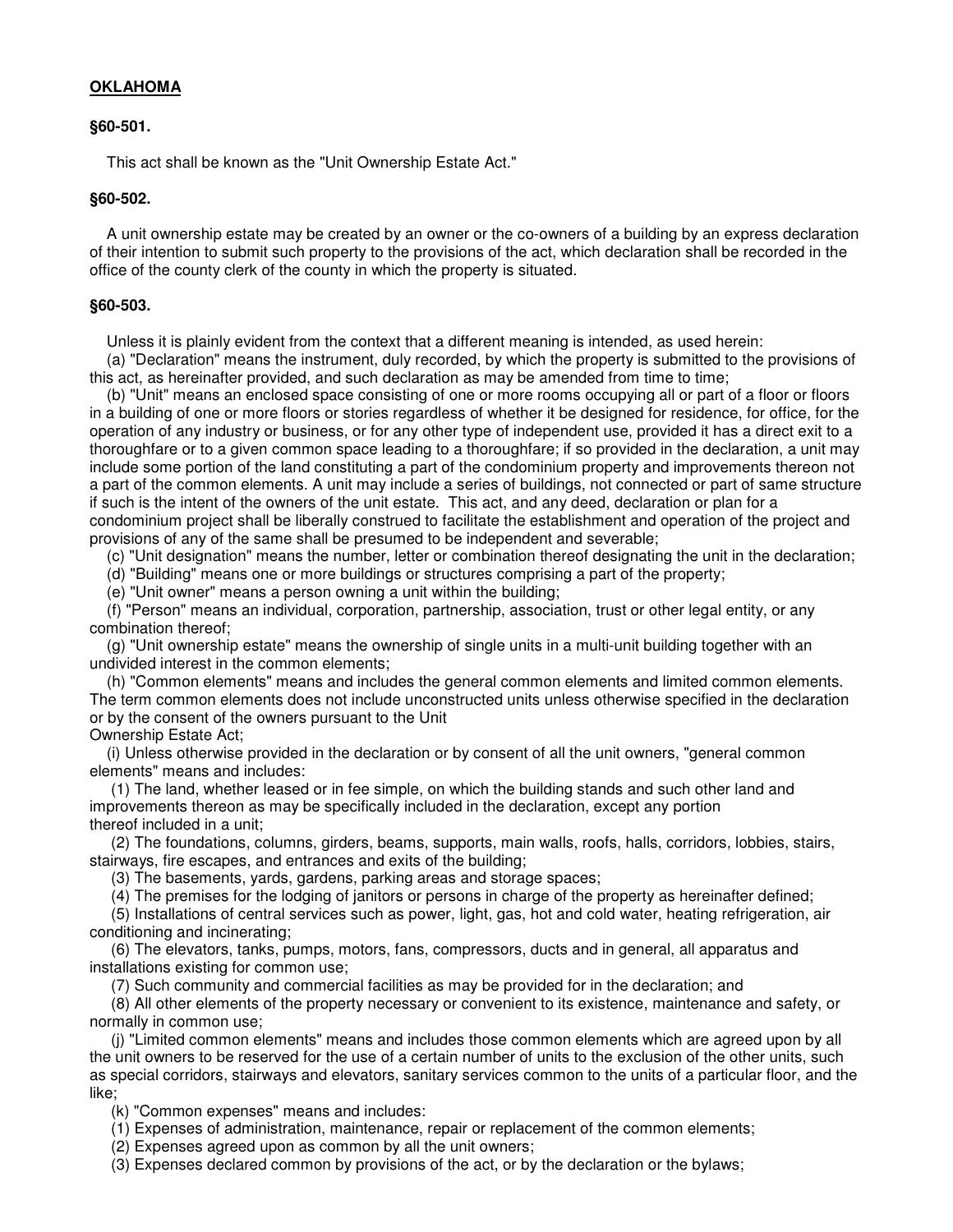(4) Expenses incident to limited common elements which shall be borne as provided by the declaration or the bylaws;

 (l) "Common profits" means the balance of all income, rents, profits and revenues from the common elements and facilities remaining after the deduction of the common expenses;

(m) "Council of unit owners" means all the unit owners;

 (n) "Majority of unit owners," means the owners of more than fifty percent (50%) of the aggregate interest in the general common elements as established by the declaration. Any specified percentage of unit owners means such percentage in the aggregate of such undivided ownership;

 (o) "Recordation" means to file of record in the office of the county clerk in the county where the land is situated, in the manner provided by law for recordation of instruments affecting real estate;

 (p) "Property" means and includes the land, whether leasehold or in fee simple, the building, all improvements and structures thereon, and all easements, rights and appurtenances belonging thereto; (q) "Declarant" means the owner or co-owners referred to in

Section 502 of this title who originally submitted the property to the provisions of the Unit Ownership Estate Act by the filing of a declaration as provided in Section 502 of this title, and their

successors who have been granted and have assumed the duties, obligations and privileges and rights reserved to the original declarant under the terms of the declaration;

 (r) "Unconstructed unit" or "unconstructed building" means a unit or building as the case may be, which is owned by the declarant and shown on the plan attached to the declaration pursuant to Section 516 of this title, the construction of which has not been completed by the declarant at the time of recordation of the declaration. For purposes of this chapter a building is completed upon the completion of any unit in the building and a unit is completed when its construction is finished to the point that it is ready for occupancy.

# **§60-504.**

 A unit ownership estate as created and defined in this act shall vest in the holder, exclusive ownership and possession; shall constitute an estate in real property which may be conveyed,

encumbered, inherited, devised, or otherwise dealt with consistent with the laws of this state; and shall, for all purposes, be deemed in law to be an estate entirely independent of the other unit

ownership estates in the building of which it forms a part. The individual title and interest of such estate shall be recorded in the manner provided by law for recording instruments affecting title to

real property. Such estate may be held and owned by more than one person, as defined herein, in any manner recognized under the laws of this state.

#### **§60-505.**

 A. Each unit owner shall be entitled to an undivided interest in the common elements in the ratio expressed in the declaration. Such ratio shall be in the approximate relation that the estimated fair value upon completion of the unit determined at the date of the declaration bears to the aggregate estimated fair

value upon completion of all the units having an interest in such common elements. B. The ratio of the undivided interest of each unit owner in the common elements as expressed in the

declaration shall have a permanent character and shall not be altered except as specifically provided in the declaration pursuant to paragraph (i) of Section 514 of this title, or with the unanimous consent of all unit owners having an interest, expressed in an amended declaration duly recorded.

 C. The undivided interest in the common elements and limited common elements set aside to the unit, shall not be separated from the unit to which same appertains and shall be deemed conveyed or

encumbered with the unit even though such interest is not expressly mentioned or described in the conveyance or other instrument. The common elements and limited common elements shall not be conveyed separately from the unit.

#### **§60-506.**

The common elements, both general and limited, shall remain undivided and no unit owner shall bring any action for partition or division of any part thereof, except as specifically permitted in this Act. Any covenant to the contrary shall be null and void. **§60-507.** 

# Each unit owner may use the common elements in accordance with the purpose for which they are intended, without hindering or encroaching upon the lawful rights of the other unit owners.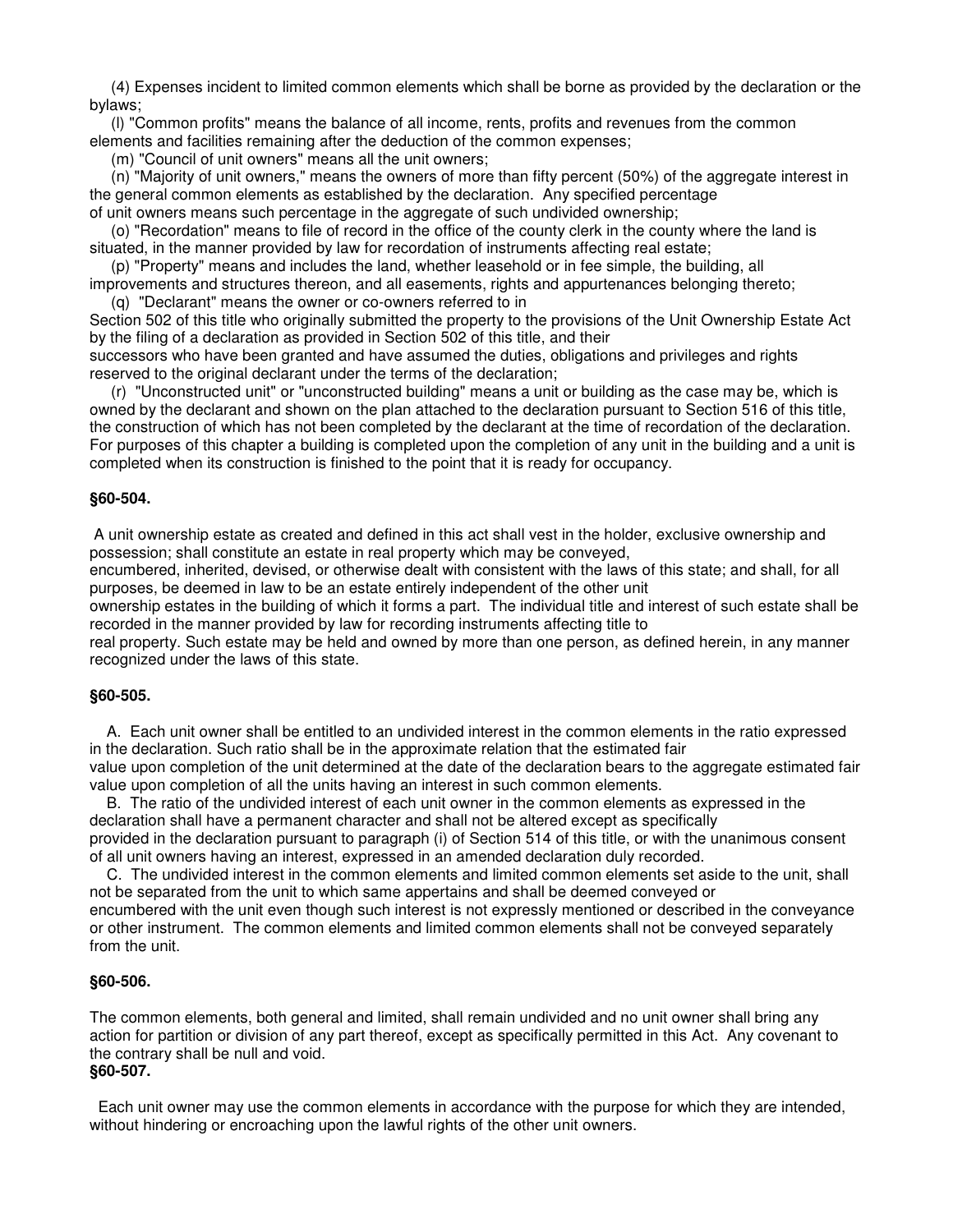#### **§60-508.**

 Each unit owner shall comply strictly with the bylaws and with the administrative rules and regulations adopted pursuant thereto, as either of the same may be lawfully amended from time to time, and with the covenants, conditions and restrictions set forth in the declaration or in the deed to his unit. Failure to comply with any of the same shall be grounds for an action to recover sums due, for damages or injunctive relief or both, maintainable by the manager or board of managers on behalf of the council of unit owners or, in a proper case, by an aggrieved unit owner.

# **§60-509.**

 The necessary work of maintenance and repair of the common elements and the making of any additions or improvements thereto, shall be carried out only as provided in the bylaws.

### **§60-510.**

 No unit owner shall do any work which would jeopardize the soundness or safety of the property or impair any easement or hereditament without in every such case the unanimous consent of all the other unit owners affected being first obtained.

## **§60-511.**

 (a) While the property remains subject to this act, no lien shall arise or be effective against the property as a whole, but only against each unit ownership estate and such lien shall attach in the same manner and under the same conditions in every respect as liens or encumbrances may arise or be created upon or against any other separate parcel of real property subject to individual ownership; provided, however, that no labor performed or materials furnished with the consent or at the request of a unit owner or his agent, his contractor, or subcontractor, shall constitute the basis for a mechanic's or materialmen's lien against the unit ownership estate or any other property of any other unit owner who has not expressly consented to or requested the same, except that for the purposes of this act such express consent shall be presumed to have been given by the unit owner in case of emergency repairs thereto. Labor performed or materials furnished for the common elements, if duly authorized by the council of unit owners or its duly authorized agent in accordance with this act, the declaration or bylaws shall be deemed to be performed or furnished with the express consent of each unit owner and shall constitute the basis for a mechanic's or materialmen's lien as now provided by law against each of the unit ownership estates in the property but shall be subject to the provisions of subparagraph (b) hereunder.

 (b) When a lien against two or more unit owners is asserted, each unit owner may discharge his unit ownership estate from such lien by payment to the lien or of the fractional or proportional amount which is attributable to his unit ownership estate. Such individual obligation shall be computed by reference to the percentage of interest set forth in the declaration. Upon such payment or satisfaction of the lien claim, the unit ownership estate shall be free and clear of the lien claim but such release of the unit owner shall not prevent the lienor from proceeding to establish and enforce his rights against any other unit owner who has not so discharged his obligation to the lienor.

#### **§60-512.**

 (a) Except as provided in subsection (b) of this section the unit owners are bound to contribute pro rata, in the percentages computed according to Section 505 of this title, toward the expenses

of administration and of maintenance and repair of the general commom elements and, in proper cases, of the limited common elements, of the building and toward any other expense lawfully agreed upon.

 (b) A declarant, by specific reservation, in the declaration as permitted by paragraph (j) of Section 514 of this title may:

 1. Exempt unconstructed units within unconstructed buildings owned by declarant from payment of its pro rata share of the expenses described in subsection (a) of this section; and

 2. Reserve the right to contribute less than its pro rata share of such expenses for unconstructed units within a completed building. Such expenses shall not be less than twenty percent (20%) of such pro rata share. The cost of administration and of maintenance, repair and insurance of any such unconstructed building and any such unconstructed unit shall be borne solely by the declarant until such time as such unconstructed unit and/or building has been completed. Upon such completion of a unit or building, the declarant's obligation for payment of the expenses described in this section shall be governed by subsection (a) of this section.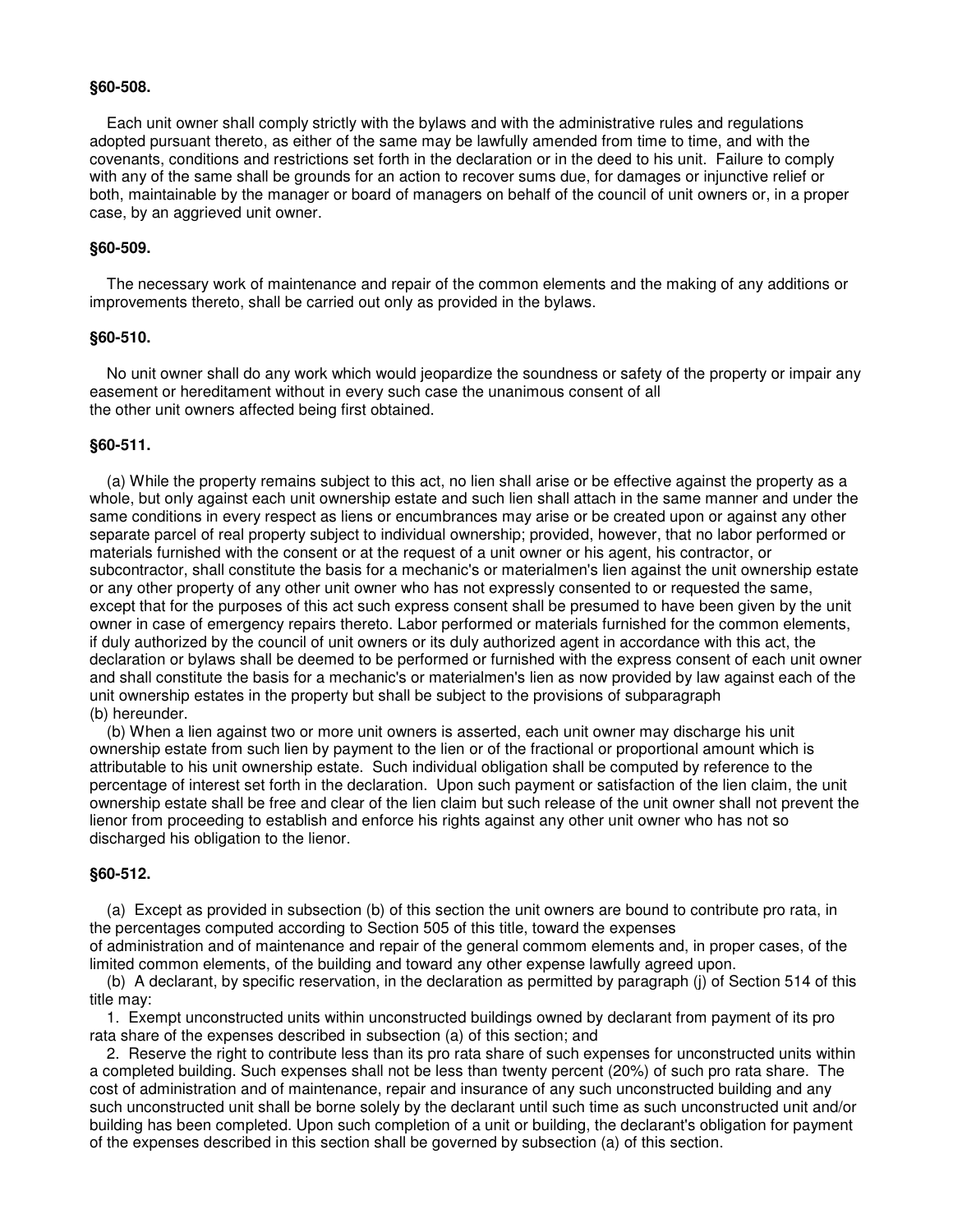(c) Except as provided in subsection (b) of this section, no unit owner may exempt himself from contributing toward such expense by waiver of the use or enjoyment of the common elements or by abandonment of the unit belonging to him.

# **§60-513.**

 The common profits of the property shall be distributed among the unit owners in the percentages computed according to Section 5 of this Act.

# **§60-514.**

 The declaration creating and establishing unit ownership estates as provided in Section ;-2 502 of this ;-act title, shall be recorded and shall contain the following particulars:

(a) Description of the land,

 (b) Description of the building, stating the number of stories and basements, the number of units, and the principal materials of which it is constructed,

 (c) The unit designation of each unit, and a statement of its location, approximate area, number of rooms, and immediate common area to which it has access, and any other data necessary for its proper identification,

(d) Description of the general common elements and the proportionate interest of each unit owner therein,

 (e) Description of the limited common elements, if any, stating which units shall share the same and in what proportion,

 (f) The name of a person to receive service of process in the cases hereinafter provided together with the residence or place of business of such person which shall be within the county in which the property is located,

(g) The method which the declaration may be amended, consistent with the provisions of this act,

 (h) Any other details or restrictions in connection with the property which the person executing the declaration may deem desirable to set forth;-.,

 (i) The declarant by a specific provision in the declaration may reserve the right to annex additional property to the property which was submitted to the Unit Ownership Estate Act under the original declaration. If such right is reserved, the declaration shall also include:

 (1) The legal description of the property capable of being annexed, and the total number of units that may be added by one or more such annexations;

 (2) The time limit within which the annexation shall take place from the recordation date of the original declaration;

 (3) A requirement that all improvements intended for the property of each annexation shall be substantially complete prior to each such annexation;

 (4) The formula for determining the undivided interest of each unit owner in the total common elements after each such annexation, which formula may not be changed without the unanimous consent of all the unit owners, and which formula shall be reasonably expected to result in a ratio of the approximate relation of the value of each unit after each annexation as it bears to the aggregate fair value of all units after each such annexation;

 (5) A description of the annexation document to be executed and recorded by the declarant which shall not require the consent of the unit owners. The annexation document shall state the undivided interest of each unit owner in the common elements for each unit which is a part of the total property after such annexation. However, such undivided interest may be later changed in accordance with the act by a later annexation;

 (6) A requirement that the improvements on the property to be annexed will be consistent with the improvements of the property originally submitted to the declaration in terms of quality and construction; and (j) The specific formula for determining the amount of contribution to be made by the declarant for unconstructed units and/or unconstructed buildings if such contribution is less

than the pro rata contribution of the expenses described in subsection (a) of Section 512 of this title.

# **§60-515.**

A. Deeds conveying unit ownership estates shall be recorded and shall contain the following particulars:

 1. The unit designation, whether contained in the original declaration, or in an amended, restated or supplementary declaration, which shall be identified by date, book and page of recording; and

2. Any further details which grantor and grantee may deem desirable.

 B. Deeds executed in compliance with this section shall be sufficient to identify the interest conveyed or encumbered and shall be entitled to be recorded in the office of the county clerk, in the same manner as other documents relating to real property are recorded.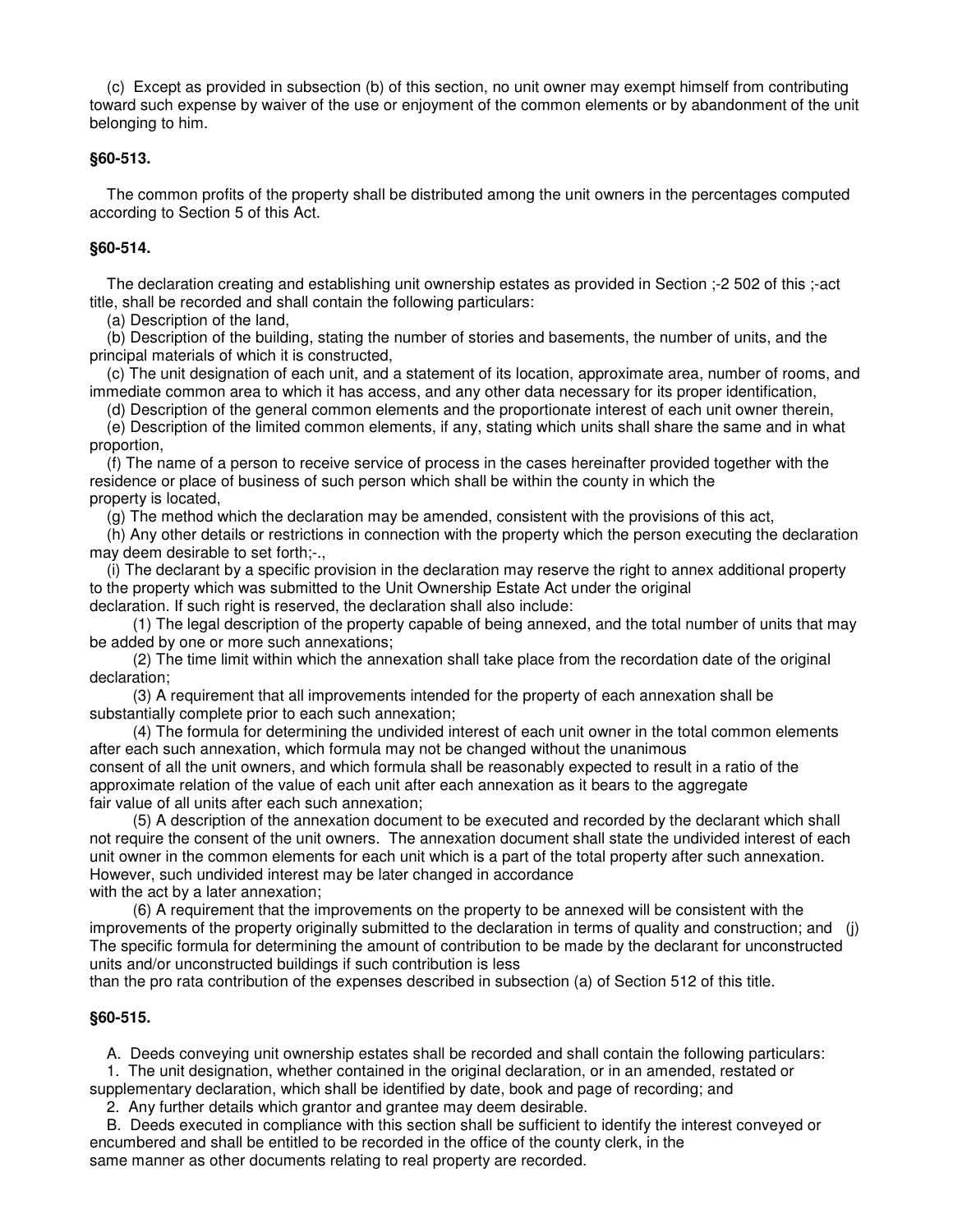### **§60-515.1.**

 Any deed, mortgage or other instrument purporting to convey, mortgage or encumber a unit ownership estate, or an interest in a unit ownership estate, is effective only as to any unit in the unit

ownership estate in which the maker of such instrument owns an interest of record at the time such conveyance or encumbrance is received for filing by the county clerk, provided, a purchase money

mortgage shall be deemed to create a valid lien upon such of the units described in the mortgage as are also described in the concurrent conveyances to the mortgagor. Such instrument shall not

impair or otherwise encumber title to any interest in the unit ownership estate not owned of record by the maker thereof at the time of such conveyance or encumbrance.

#### **§60-516.**

 There shall be attached to the declaration, at the time it is filed for record, a full and exact copy of the plans of the building, which copy of plans shall be entered of record along with the

declaration. Said plans shall show graphically all particulars of the building, including but not limited to, the dimensions, area and location of each unit therein and the dimensions, area and location

of common elements affording access to each unit. Other common elements, both limited and general, shall be shown graphically insofar as possible and shall be described in detail in words and

figures. Said plans shall be certified to by an engineer or architect, whichever is appropriate to the project, who is authorized and licensed to practice his profession in this State.

### **§60-517.**

 The unit owners, by unanimous action, may remove a property from the provisions of this act by an instrument to that effect, duly recorded, provided that the holders of all liens affecting any of the units consent thereto or agree, in either case by instruments duly recorded, that their liens be transferred to an undivided interest in the property.

 Upon removal of the property from the provisions of this act, the property shall be deemed to be owned in common by the unit owners. The undivided interest in the property owned in common which shall appertain to each unit owner shall be the percentage of undivided interest previously owned by such owner in the common elements and facilities.

# **§60-518.**

 The removal provided for in the preceding section shall in no way bar the subsequent resubmission of the property to the provisions of this act.

#### **§60-519.**

 A. The administration of every property shall be governed by bylaws, a true copy of which shall be annexed to the declaration and to the first deed of each unit. The bylaws may be detached from the deed prior to recording if the bylaws are filed of record and described on said deed by reference to book and page, or if the grantee shall certify on the first deed that the bylaws were so annexed and detached prior to recording.

 B. Any first deed to a unit prior to the effective date of this act without a copy of the bylaws attached, shall be deemed to have complied with the provisions of this section.

#### **§60-520.**

The bylaws must necessarily provide for at least the following:

 (a) Form of administration, indicating whether in charge of an administrator or a board of administration, or otherwise, and specifying the powers, manner of removal and, where proper, the compensation therefor.

 (b) Method calling or summoning the unit owners to assemble; that a majority of unit owners, as defined in Section 3(n) of this act, is required to adopt decisions; who is to preside over the meeting and who will keep the minute book wherein the resolutions shall be recorded,

(c) Care, upkeep and surveillance of the building and its general or limited common elements and services.

(d) Manner of collecting from the unit owners for the payment of the common expenses,

 (e) Designation and dismissal of the personnel necessary for the maintenance, upkeep and repair of the common elements,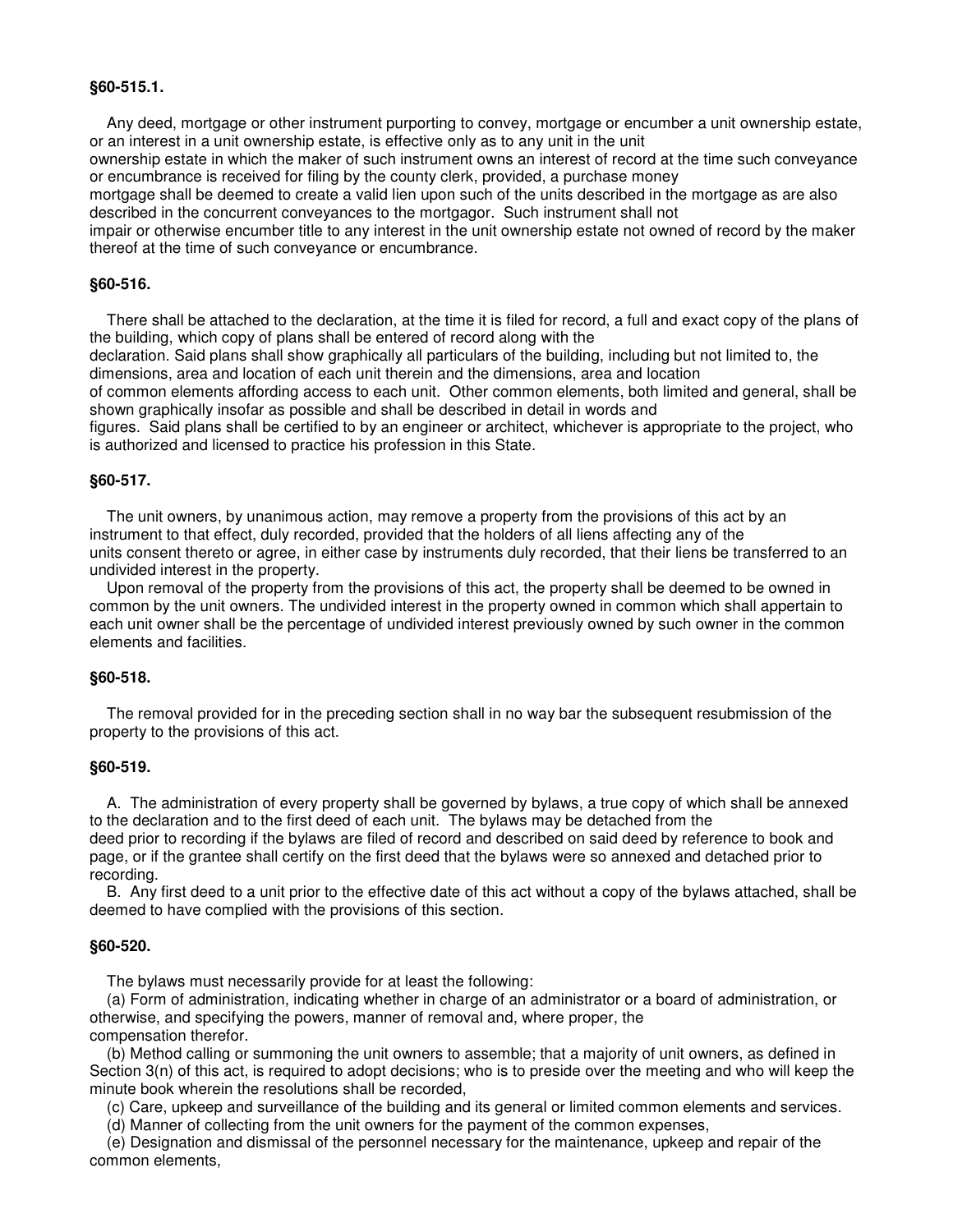(f) Such restrictions on and requirements respecting the use and maintenance of the units and the use of the common elements, not set forth in or appended to the declaration, as are designed to prevent unreasonable interference with the use of their respective units and of the common elements by the several unit owners,

 (g) That seventy-five percent (75%) of the unit owners, computed on the basis set forth in Section 3(n) of this act, may at any time modify or amend the bylaws, but each one of the particulars set forth in this Section shall always be embodied in the bylaws. Such modification or amendment shall not become operative unless set forth in an amended declaration and duly recorded.

### **§60-521.**

 The administrator, or the board of administration, or other form of administration specified in the bylaws, shall keep a book with a detailed account, in chronological order, of the receipts and

expenditures affecting the common elements specifying and itemizing the maintenance and repair expenses of the common elements and any other expenses incurred. Both said book and the vouchers accrediting the entries made thereupon shall be available for examination by all

the unit owners at convenient hours on working days that shall be set and announced for general knowledge.

#### **§60-522.**

 The laws relating to homestead exemption from taxes by a political subdivision of this state and the laws relative to homestead exemption from attachment, execution, or other forced sale shall be applicable to a unit ownership estate with the same force and effect as they are now or shall hereafter be applicable to other estate in real property; and the benefit of homestead exemption shall extend to the holder of a unit ownership estate in all those cases where the owner of a single family dwelling would qualify therefor. The title holder in a unit ownership estate shall be entitled, if otherwise qualified, to a homestead exemption from ad valorem tax, if the land upon which the building is located is held in fee simple.

#### **§60-523.**

 Each unit, together with its proportionate interest in the common elements, shall constitute a separate and distinct unit for the purpose of assessment of taxes, special assessments, and other charges which may be lawfully assessed against owners of real property, and each holder of a unit ownership estate shall be liable solely for the amount of taxes against his individual estate and shall not be affected by the consequences resulting from the tax delinquency of other unit holders.

#### **§60-524.**

 (a) All sums assessed by the council of unit owners for the share of the common expenses chargeable to any unit which sums remain unpaid shall constitute a lien on such unit prior to all other liens except the following:

- 1. Assessments, liens, and charges for taxes past due and unpaid on the unit,
- 2. Judgments entered in a court of record prior to the date of common expense assessment,
- 3. Mortgage instruments of encumbrance duly recorded prior to the date of such assessment,

 4. Mechanic's and materialmen's liens arising from labor performed or materials furnished upon a unit prior to the date of such assessment, and

 5. Mechanic's and materialmen's liens for labor performed or material furnished upon the common elements to the extent (sic) of the proportionate part chargeable to the unit owners which constitute

a part of an assessable charge for common expenses satisfaction of which shall discharge the assessment to the extent of the payment made.

 (b) The assessment lien may be foreclosed by suit instituted by the council of unit owners or a duly authorized agent thereof in like manner as an action for foreclosure of a mortgage upon real property.

In any such foreclosure proceedings, the unit owner shall be required to pay a reasonable rental for the use of his unit, if so provided in the bylaws and the plaintiff in such foreclosure shall be entitled to

the appointment of a receiver to collect the same. The council of unit owners, or their authorized agent, shall have power, unless prohibited by the declaration, to bid in at the foreclosure sale and

to acquire and hold, lease, mortgage and convey the unit ownership estate acquired at the foreclosure sale. Suit to recover money judgment for unpaid common expenses shall be maintainable without foreclosing or waiving the lien securing the same.

 (c) Upon sale or conveyance of a unit encumbered by an assessment lien, such lien shall be paid first, out of the sale proceeds or by the grantee, subject only as aforesaid.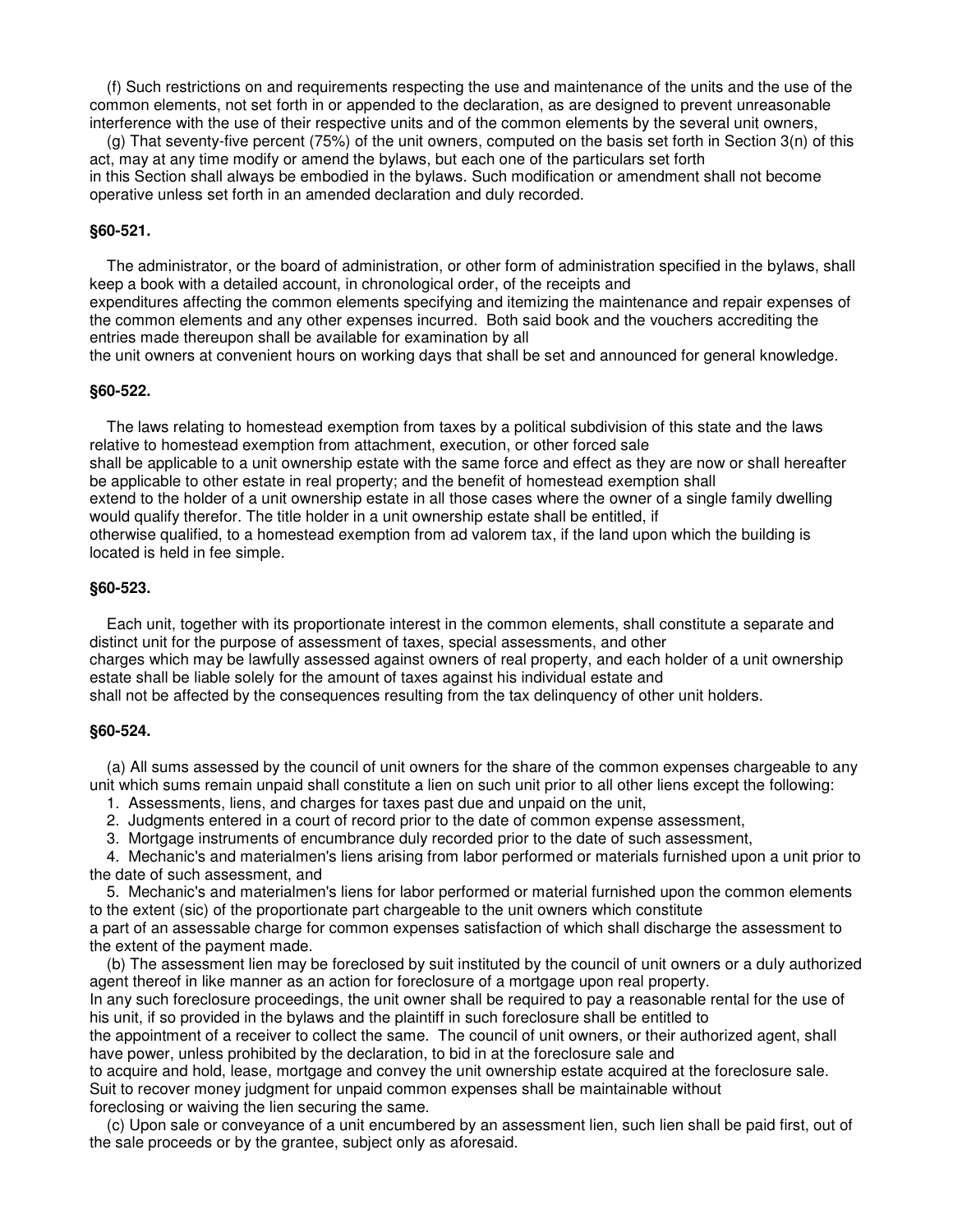(d) Where the holder of a first mortgage of record or other purchaser obtains title to the unit ownership estate as a result of foreclosure of the first mortgage, such acquirer of title shall not be liable for the share of the common expenses or assessments by the council of unit owners chargeable to such unit which became due prior to acquisition of title to such unit by such acquirer. Such unpaid share of common expenses or assessments shall be deemed to be common expenses collectible from all the unit owners, including such acquirer.

#### **§60-525.**

 The grantee of a unit shall be jointly and severally liable with the grantor for all unpaid assessments against the latter for his proportionate share of the common expenses up to the time of the grant or conveyance, without prejudice to the grantee's right to recover from the grantor therefor. However, any such grantee shall be entitled to a statement from the manager or Board of managers, as the case may be, setting forth the amount of the unpaid assessments against the grantor and such grantee shall not be liable for, nor shall the unit conveyed be subject to a lien for any unpaid assessments in excess of the amount therein set forth.

#### **§60-526.**

 The unit owners may, upon resolution of a majority, insure the property against risks, without prejudice to the right of each unit owner to insure his unit on his own account and for his own benefit. The premiums for such insurance on the property shall be deemed common expenses except with respect to the units exempted by the declarant pursuant to subsection (b) of Section 512 of this title in which event the insurance premiums on such units shall be paid by the declarant as provided in subsection (b) of Section 512 of this title. The declarant and the council of unit owners may agree by separate contract to insure the unconstructed buildings and/or units under the same master policy of insurance as the council of unit owners may have obtained for the property, as their respective interests may appear, in which event the portion of the premiums charged for insuring said unconstructed buildings and/or unconstructed units shall be borne by the declarant.

### **§60-527.**

 Except as hereinafter provided, damage to or destruction of the building shall be promptly repaired and restored by the manager or board of managers, using the proceeds of insurance, if any, on the building for that purpose, and the unit owners shall be liable for assessment for any deficiency except in the case of an unconstructed building which may be insured under a master policy of insurance as described in Section 526 of this title, in which event the declarant shall be liable for any deficiency relating to such unconstructed building. If there is substantially total destruction of the property, or if seventy-five percent (75%) of the unit owners computed on the basis set forth in Section 503 of this title duly resolve not to proceed with repair or restoration, then and in that event the property or so much thereof as shall remain, shall be subject to partition at the suit of any unit owner, in which event the net proceeds of sale, together with the net proceeds of insurance policies, if any, shall be considered as one fund except for the declarant in respect to uncompleted units on which declarant is not making the pro rata contribution described in subsection (a) of Section 512 of this title, said fund shall be divided among all the unit owners in proportion to their respective undivided ownership of the common elements, after first paying off, out of the respective shares of unit owners, to the extent sufficient for that purpose, all liens on the unit of each unit owner. With respect to uncompleted units or uncompleted buildings for which the declarant is not making pro rata contributions pursuant to subsection (b) of Section 512 of this title, the declarant shall not receive its portion of said fund according to its respective undivided ownership in the common elements but shall receive net proceeds of sale according to the formula described in paragraph (j) of Section 514 of this title and such proceeds of insurance, if any, attributable to said uncompleted buildings and/or uncompleted units under a master policy of insurance as permitted in Section 526 of this title. The manager, or board of managers, as the case may be, and their agents and employees shall have an easement to enter units to make repairs to common elements or when the repairs reasonably appear to be necessary for public safety or to prevent damage to property other than the unit.

### **§60-528.**

 Ninety percent (90%) of the unit owners computed on the basis set forth in Section 503 of this title may agree that the property is obsolete in whole or in part and whether or not the same shall be renewed and restored or the property sold and the proceeds of sale distributed. If such percent of the unit owners agree to renew and restore the property, then the expense thereof shall be payable by all the unit owners as common expenses. If,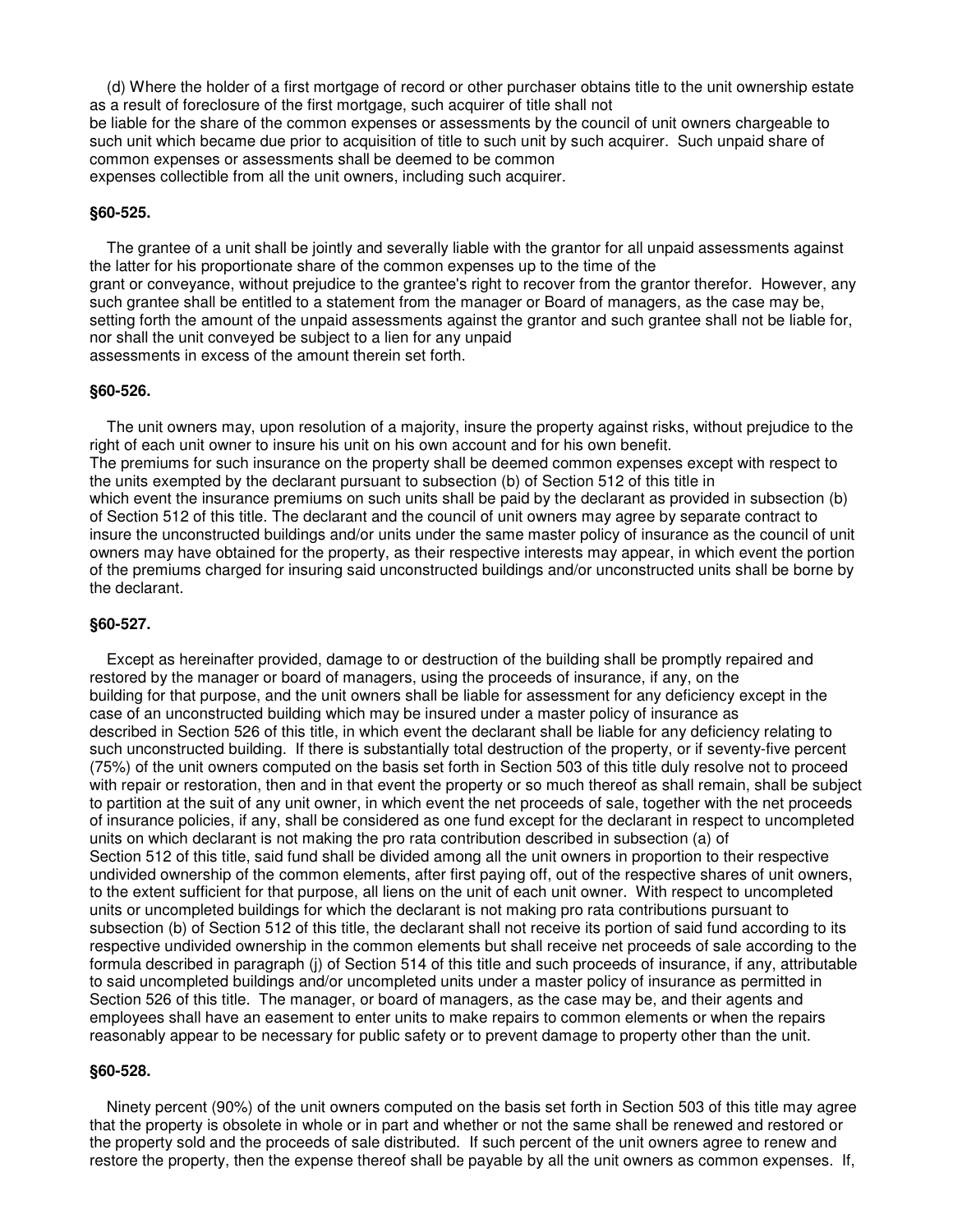however, such percent of the unit owners agree that the property be sold, then the property shall be subject to partition at the suit of any unit owner, in which event the net proceeds of sale shall be divided among all the unit owners in proportion to their respective undivided ownership of the common elements, after first paying off out of the respective shares of the unit owners, all liens on the unit of each unit owner except a declarant not making pro rata contributions pursuant to subsection (b) of Section 512 of this title shall receive a reduced share of the proceeds in accordance with the same formula described in paragraph (j) of Section 514 of this title.

### **§60-529.**

 Actions may be brought on behalf of two or more of the unit owners, as their respective interests may appear, by the manager or board of managers, with respect to any cause of action relating to the common elements or more than one unit. Service of process on two or more unit owners in any action relating to the common elements or more than one unit may be made on the person designated in the declaration to receive service of process.

**§60-530.** 

 (a) All unit owners, tenants of such owners, employees of owners and tenants, or any other persons that may in any manner use property or any part thereof submitted to the provisions of this act, shall be subject to this act and to the declaration and bylaws of the council of unit owners adopted pursuant to the provisions of this act.

### **§60-601.**

 As used in this act, the term "charity" means any gift, to be applied consistently with law, for the benefit of an indefinite number of persons, through the provision of facilities or aid in any way to education or educational activities or the advancement and diffusion of science and learning, to religion or religious activities, to the relief or comfort of the poor, the sick, or the afflicted, to the public welfare in any form, to the support or aid of the government or of any program or activity of the government, state, local, or national, or to any other form of activity directed toward the improvement and happiness of man or society.

### **§60-602.**

 If a trust for charity is or becomes illegal or impossible or impracticable of fulfillment, or if a devise or bequest for charity, at the time it was intended to become effective, is illegal or impossible or impracticable of fulfillment and if the settlor or the testator manifested a general intention to devote the property to charity, any court of this state possessing general equitable jurisdiction, on the application of any trustee or of any interested party or of the Attorney General, may order an administration of the trust, devise, or bequest as nearly as possible to fulfill the general charitable intention of the settlor or testator.

# **§60-651.**

As used in this act, unless the context otherwise requires:

 (a) "Apparent owner" means the person whose name appears on the records of the holder as the person entitled to property held, issued, or owing by the holder.

(b) "Attorney General" means the chief legal officer of this state.

 (c) "Banking organization" means any bank, trust company, savings bank, safe deposit company, private banker, or any organization defined by other law as a bank or banking organization.

 (d) "Business association" means a non-public corporation, joint-stock company, investment company, business trust, partnership, or association for business purposes of two or more individuals

whether or not for profit, including a banking organization, financial organization, insurance company, or utility. (e) "Domicile" means the state of incorporation of a corporation and the state of the principal place of business of an unincorporated person.

 (f) "Financial organization" means a savings and loan association, building and loan association, or credit union.

(g) "Holder" means a person, wherever organized or domiciled, who is:

- (1) in possession of property belonging to another,
- (2) a trustee, or
- (3) indebted to another on an obligation.

 (h) "Insurance company" means an association, corporation, fraternal or mutual benefit organization, whether or not for profit, which is engaged in providing insurance coverage, including